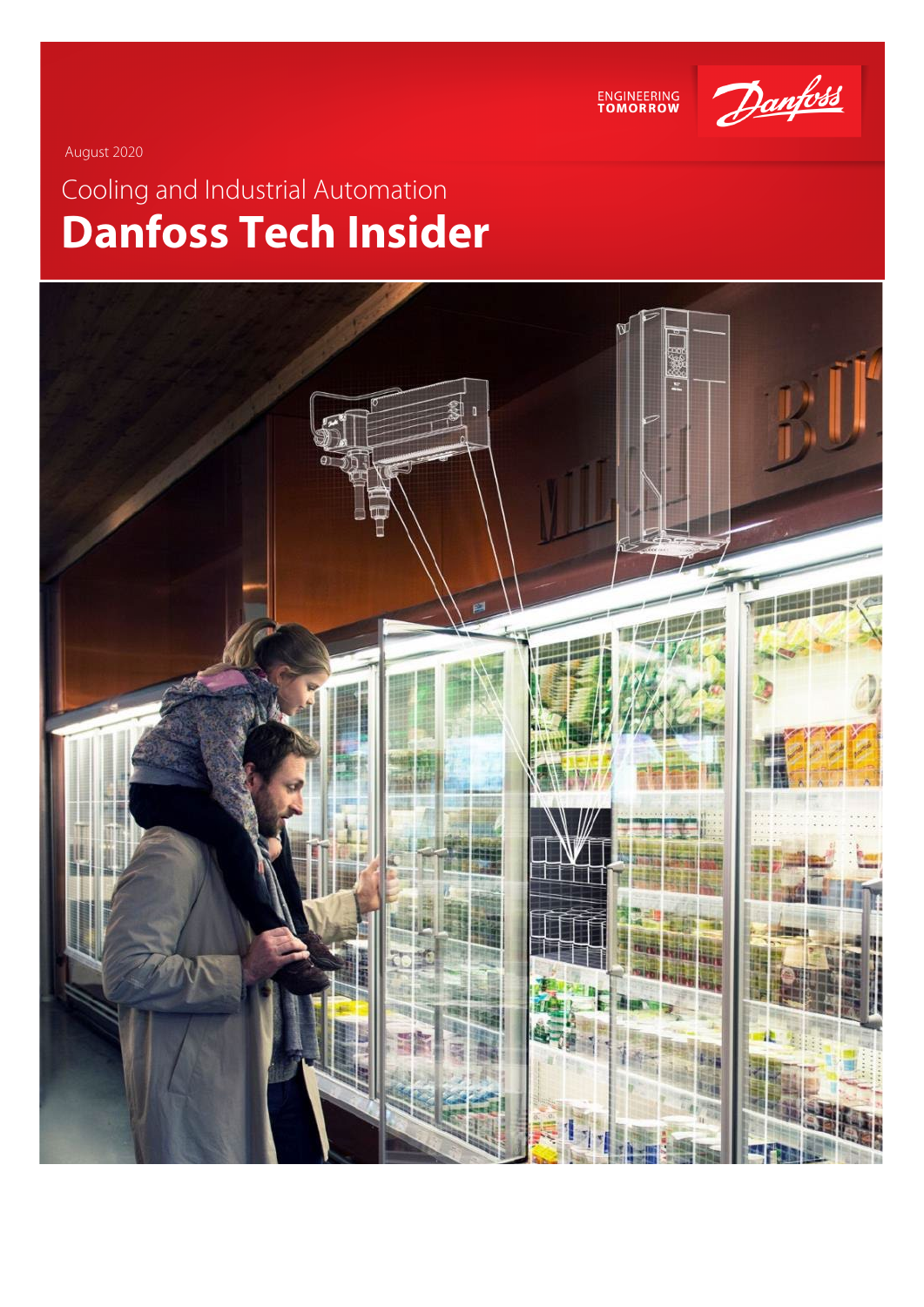

# **Cooling United Live 2020**

Danfoss is hosting a new LIVE virtual event experience.

The first ever Cooling United Live will take place on October 7-8, 2020. It is specifically designed for air conditioning, commercial refrigeration, food retail and industrial refrigeration audiences, Cooling United Live will serve as both a learning forum and new technology exhibition. There will be an engaging lineup of thought leaders and interactive sessions for both days of Cooling United Live. And, unlike a traditional conference, attendees can log in from anywhere in the world.

It will feature a wide variety of session types tailored to different audiences, including:

- Live panel discussions and Q&A's
- Engaging keynote speakers
- Connecting with experts in localized regions
- Smaller chatrooms post-session
- Product and system demos

[Pre-register here to receive early access to all event information, including agenda, speakers and more](https://w.tame.events/e/145364898?utm_medium=email&utm_source=enewsletter&utm_campaign=dcs_cooling_united_live&utm_content=subscribers_save_the_date&utm_medium=MailSFMC&utm_campaign=DCS_DK_Cooling_Danfoss+Cooling+United+email+1_2020&utm_source=emailcampaigns)



### **Your Coolselector®2 BOM becomes your shopping cart**



Coolselector®2 now boasts a new useful feature, which in one click will transform your Coolselector®2 bill of materials (BOM) to your shopping cart in the Danfoss Product Store.

After clicking the button on the BOM in Coolselector®2, your list of selected products will land in the Danfoss Product Store on a list known as "My List".

Watch the lead developer of Coolselector®2, Morten Juel Skovrup, demonstrate how it works in this **[short video](https://youtu.be/3et9gO3SjfA)**

The functionality is available both for logged in and anonymous users of the Product Store. As a logged in user, you can convert your BOM to a My List and directly to a shopping cart. Should you not have a login to the Danfoss Product Store, you can instead choose to copy the link to the list and share it with e.g.

your order handler or your local Danfoss distributor.

To use the new functionality, go to Coolselector®2 and either load one of your existing projects, or start a new project from scratch. Calculate based on the operating conditions of your system and select the products you wish to add to your BOM. Once you have completed your BOM, click on the 'Danfoss Product Store' button and your BOM will automatically be sent to the Danfoss Product Store.

Coolselector®2 can be **[downloaded for free](http://coolselector.danfoss.com/)** from the Danfoss website – we did complex – you do awesome!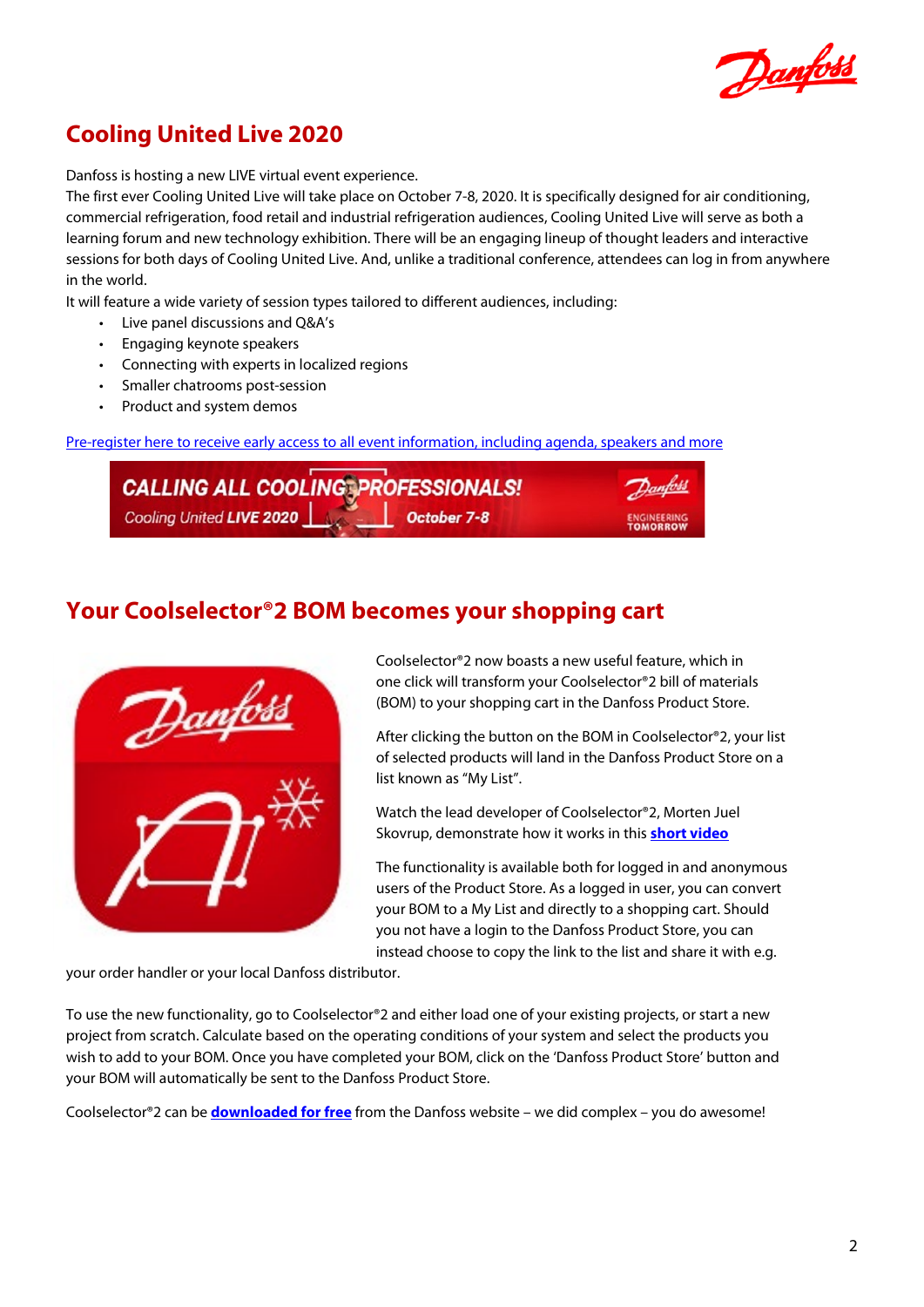Danfoss

# **Easier inspection of oil level in our VZH/VLZ028 compressors**

To make the oil level more visible using the oil sight glass for VZH/VLZ 028 compressors, Danfoss will from August 2020 add 0.2 liters of oil to VZH/VLZ 028, making it the same as VZH/VLZ 035-044.

The oil information will be updated on the VZH/VLZ 028 nameplate from 1.06L to 1.33L





2/3 Oil sight glass Full oil sight glass

# **Upgraded pressure transmitters for industrial and marine applications**

The Danfoss product program has been upgrade for AKS, MBS and DST pressure sensors with the new Danfoss sensor electronics



Some of the key benefits are:

- High EMC performance without impact on accuracy
- High level of vibration and chock stability
- Sturdy and shock-proof
- Application dedicated performance on accuracy and reliability
- Available with all relevant marine approvals

To explore more about the upgrade take a look at the **[Pressure Sensor Upgrade Flyer](https://danfoss.sharepoint.com/sites/DCS-Segments/IA/Marine/ID172/Shared%20Documents/Cooling/Analogue_Sensor_ID172_flyer_Cooling_Chiller_Jan2019_low-res.pdf?csf=1&e=cgE9WP&cid=67c18e92-c252-492b-8b50-6bc3cc219d71)** or visit our **[Homepage](https://www.danfoss.com/en/products/sensors-and-transmitters/dcs/industrial-pressure-transmitters/pressure-transmitters-for-marine-applications/#tab-overview)**.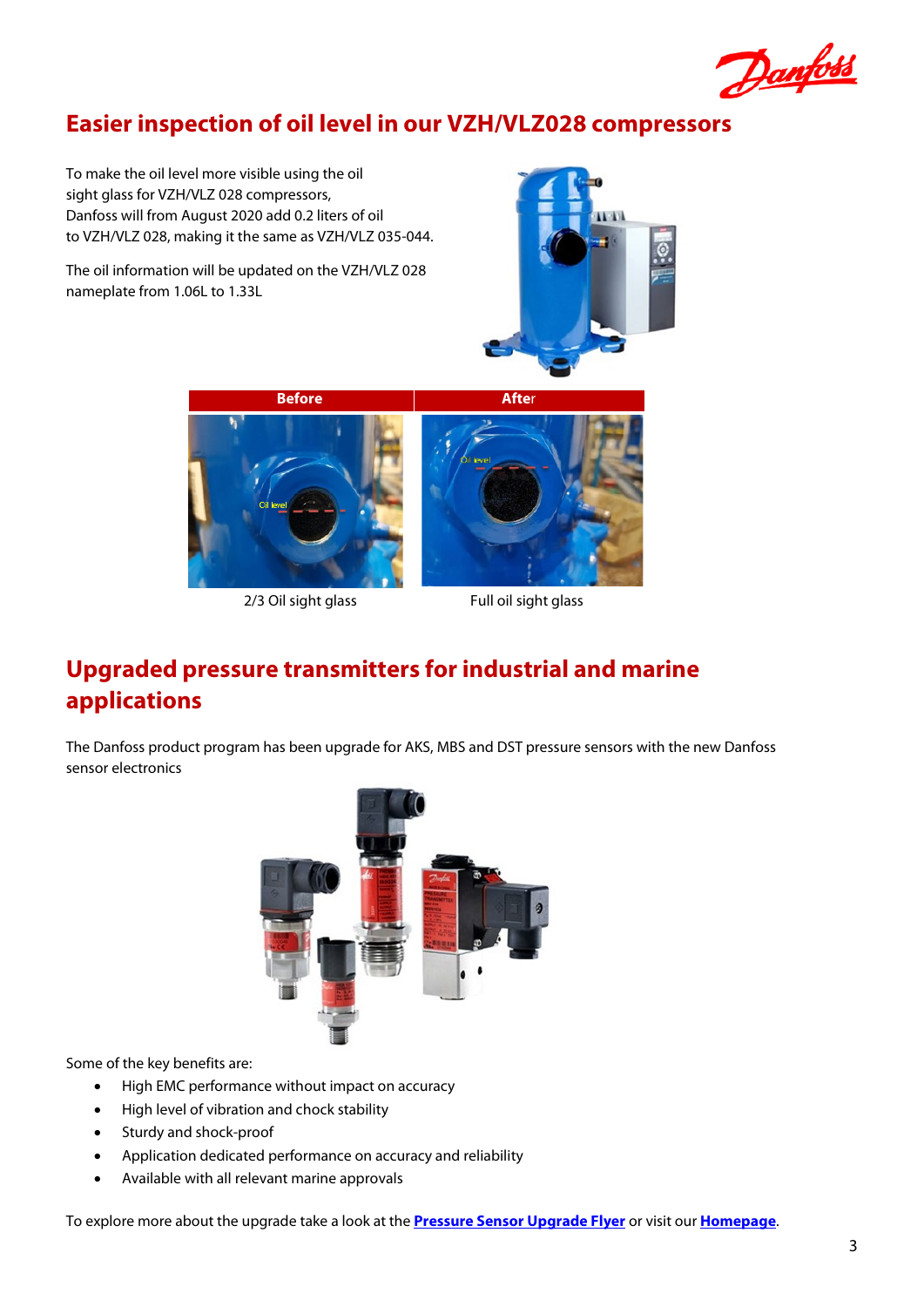

## **T2/TE2 expansion valves complete qualification for R454C, R455A and R1234yf**



Danfoss T2 and TE2 thermostatic expansion valves, have completed the rigorous qualification process for three A2Lultra-low GWP refrigerants: R454C, R455A and R1234yf.

The process is particularly thorough because, like most ultra-low GWP alternatives, R454C, R455A and R1234yf are mildly flammable - carrying the ASHRAE classification A2L - and therefore subject to additional safety requirements. Every component undergoes carefully planned testing and is modified as necessary to make it safe and easy for installers to meet key regulations such as the Pressure Equipment Directive (PED).

Precautions include:

- Thorough compatibility testing for internal polymers and raw materials in contact with refrigerant and oil
- Bulb charge optimization to match for the different pressures and temperatures of the refrigerants.

#### **Product specifications**

Charge range: −40 °C/+10 °C (−40 °F/+50 °F) Factory setting: 4 °C (7.2 °F)

| <b>Refrigerant</b> | <b>Multipack</b> | <b>Type</b>     | <b>Connection</b>                 |
|--------------------|------------------|-----------------|-----------------------------------|
| <b>R454C</b>       | 068Z7490         | T <sub>2</sub>  | Flare/Solder $\frac{1}{2}$ inch   |
|                    | 068Z7492         | TE <sub>2</sub> | Flare/Solder 1/2 inch             |
|                    | 068Z7484         | T <sub>2</sub>  | Flare/Solder 12 mm                |
|                    | 068Z7486         | TE <sub>2</sub> | Flare/Solder 12 mm                |
|                    | 068Z7483         | T <sub>2</sub>  | Flare/Flare                       |
|                    | 068Z7485         | TE <sub>2</sub> | Flare/Flare                       |
| <b>R455A</b>       | 068Z7494         | T <sub>2</sub>  | Flare/Solder <sup>1</sup> /2 inch |
|                    | 068Z7501         | TE <sub>2</sub> | Flare/Solder $\frac{1}{2}$ inch   |
|                    | 068Z7498         | T2              | Flare/Solder 12 mm                |
|                    | 068Z7500         | TE <sub>2</sub> | Flare/Solder 12 mm                |
|                    | 068Z7496         | T <sub>2</sub>  | Flare/Flare                       |
|                    | 068Z7499         | TE <sub>2</sub> | Flare/Flare                       |
| R12324yf           | 068Z7491         | T <sub>2</sub>  | Flare/Solder $\frac{1}{2}$ inch   |
|                    | 068Z7493         | TE <sub>2</sub> | Flare/Solder $\frac{1}{2}$ inch   |
|                    | 068Z7488         | T <sub>2</sub>  | Flare/Solder 12 mm                |
|                    | 068Z7495         | TE <sub>2</sub> | Flare/Solder 12 mm                |
|                    | 068Z7487         | T <sub>2</sub>  | Flare/Flare                       |
|                    | 068Z7489         | TE <sub>2</sub> | Flare/Flare                       |

To find more information about the T2 and TE2, visit th[e Danfoss Product Catalogue](https://store.danfoss.com/en/Cooling/Valves/Expansion-Valves/Thermostatic-Expansion-Valves-%28Parts-Program%29/c/2092?q=%3Arelevance%3Adanfoss_producttypehierarchydesc%3A5c8c4ea08dd9dfaba37985abd76f42aca50eca72%3Adanfoss_producttypehierarchydesc%3A1988f55a17ee6ff5804312f5a4d2dbfba0cf87fb%3Adanfoss_producttypehierarchydesc%3Aee5c2b8d6d8d35f48978bbd2a3be319bb17b4788&text=)